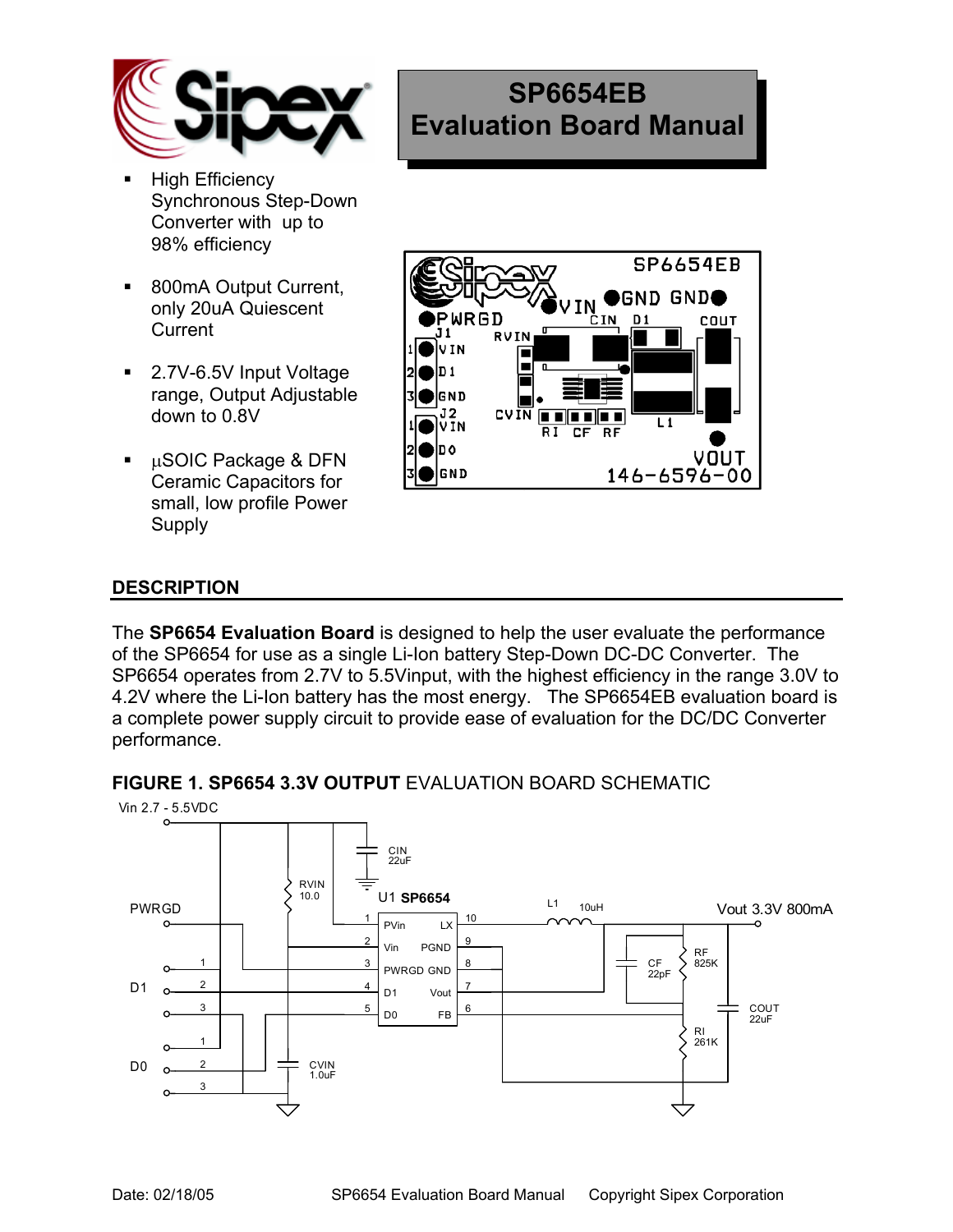#### **FIGURE 2. SP6654 1.5V OUTPUT** EVALUATION BOARD SCHEMATIC



## **USING THE EVALUATION BOARD**

#### **1) Powering up the SP6654 Circuit & Programming the UVLO threshold**

The SP6654 Evaluation Board can be powered from a single Li-Ion battery or a +2.7 to +5.5V power supply. Connect with short leads directly to the "Vin" and "Gnd" posts. Note the SP6654 will remain in "shutdown" until D0 or D1 of the Jumpers J1 or J2 are applied to the Vin or position 1 to 2. See Table 1 for UVLO threshold programming and D1 and D0 pin definition.

#### **Table 1. Operating Mode Definition**

| D <sub>1</sub> | D <sub>0</sub> | <b>Definition</b>                                                               |
|----------------|----------------|---------------------------------------------------------------------------------|
|                |                | Shutdown. All internal circuitry is disabled and the power switches are opened. |
|                |                | Device enabled, falling UVLO threshold = 2.70V                                  |
|                |                | Device enabled, falling UVLO threshold = 2.85V                                  |
|                |                | Device enabled, falling UVLO threshold = 3.00V                                  |

#### **2) VOUT PROGRAMMING**

The SP6654 requires 2 feedback resistors to control the output voltage. Connect the appropriate resistors RF and RI (Table 2) from pin 6 SP6654 FB to Vout and to the GND.

For Vout different from that shown in the Table 2, use equation:

$$
RF = \left(\frac{Vout}{0.8} - 1\right) \bullet RI
$$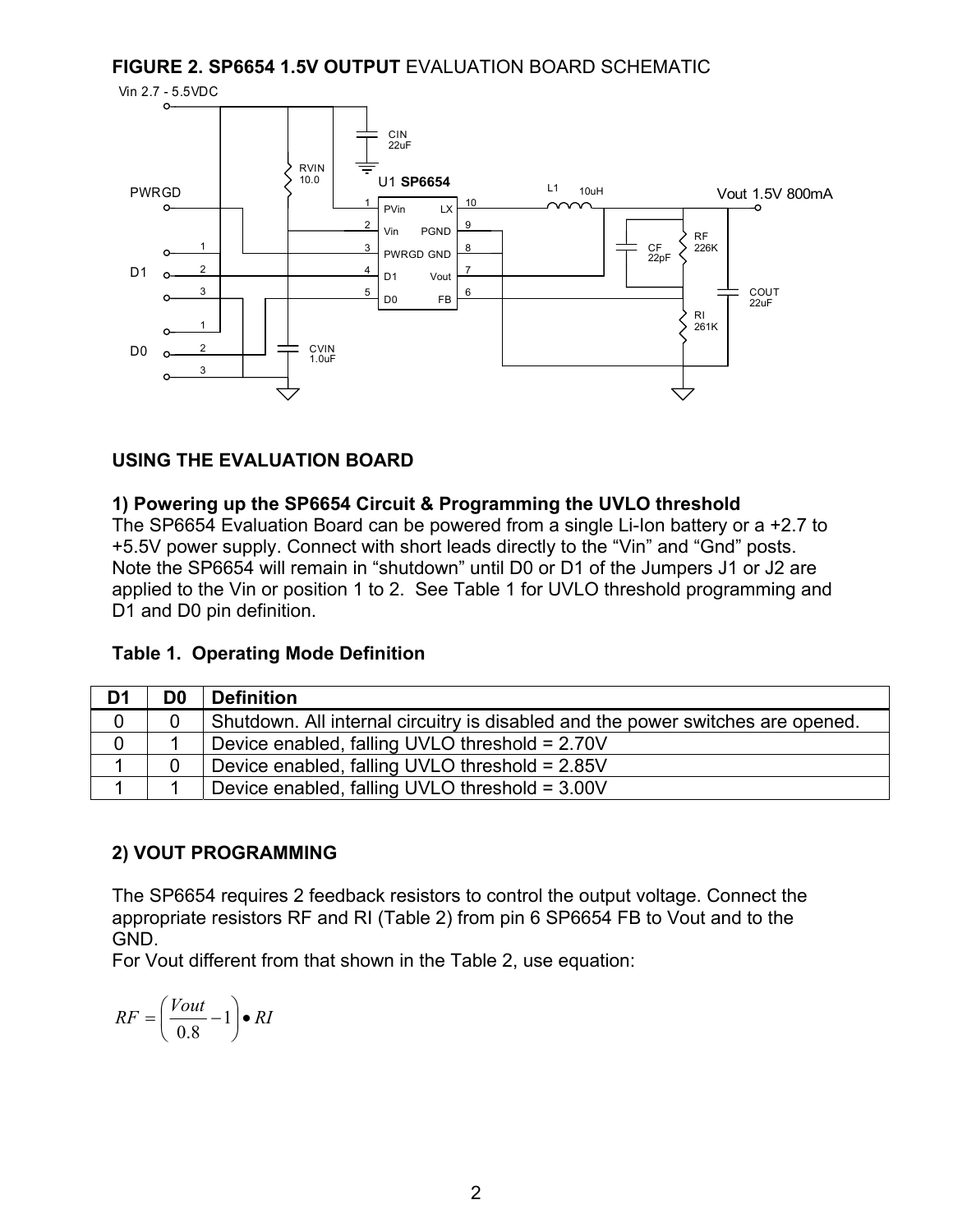# **Table 2. SP6654EB BILL OF MATERIALS**

| <b>Component</b> | $Vo = 3.3V$                | $Vo = 1.5V$                |
|------------------|----------------------------|----------------------------|
| L1               | 10uH, CDRH5D28-100, Sumida | 10uH, CDRH5D28-100, Sumida |
| <b>CIN</b>       | 22uF, TDK C3225X5R0J226M   | 22uF, TDK C3225X5R0J226M   |
| <b>COUT</b>      | 22uF, TDK C3225X5R0J226M   | 22uF, TDK C3225X5R0J226M   |
| <b>RVIN</b>      | 10 Ohm 5%                  | 10 Ohm 5%                  |
| <b>CVIN</b>      | 1uF ceramic X7R SM 0805    | 1uF ceramic X7R SM 0805    |
| R <sub>l</sub>   | 261k 1%                    | 261k 1%                    |
| <b>RF</b>        | 825k 1%                    | 226k 1%                    |
| CF               | 22pF ceramic               | 22pF ceramic               |
| U1               | SP6654EU or SP6654ER       | SP6654EU or SP6654ER       |

# **Table 3. SP6654 PIN ASSIGNMENT**

| Pin<br><b>Name</b> | <b>Pin Description</b>                                                                                                                                                                                |                |
|--------------------|-------------------------------------------------------------------------------------------------------------------------------------------------------------------------------------------------------|----------------|
| <b>PVin</b>        | Input voltage power pin. Inductor charging current passes<br>through this pin.                                                                                                                        | 1              |
| Vin                | Internal supply voltage. Control circuitry powered from this<br>pin.                                                                                                                                  | $\overline{2}$ |
| <b>PWRGD</b>       | Open drain battery low output – need to pullup to supply<br>externally. Vout below threshold pulls this node to ground.<br>Vout above threshold, this node is open.                                   | 3              |
| D <sub>1</sub>     | Digital mode control input. See Table 1 for definition.                                                                                                                                               | 4              |
| D <sub>0</sub>     | Digital mode control input. See Table 1 for definition.                                                                                                                                               | 5              |
| <b>FB</b>          | External feedback network input connection. Connect a<br>resistor from FB to ground and FB to Vout to control the<br>output voltage. This pin regulates to the internal reference<br>voltage of 0.8V. | 6              |
| <b>Vout</b>        | Output voltage sense pin. Used for internal timing and BLON<br>circuitry.                                                                                                                             | 7              |
| <b>GND</b>         | Internal ground pin. Control circuitry returns current to this pin.                                                                                                                                   | 8              |
| <b>PGND</b>        | Power ground pin. Synchronous rectifier current returns<br>through this pin.                                                                                                                          | 9              |
| <b>LX</b>          | Inductor switching node. Inductor tied between this pin and<br>the output capacitor to create Vout.                                                                                                   | 10             |